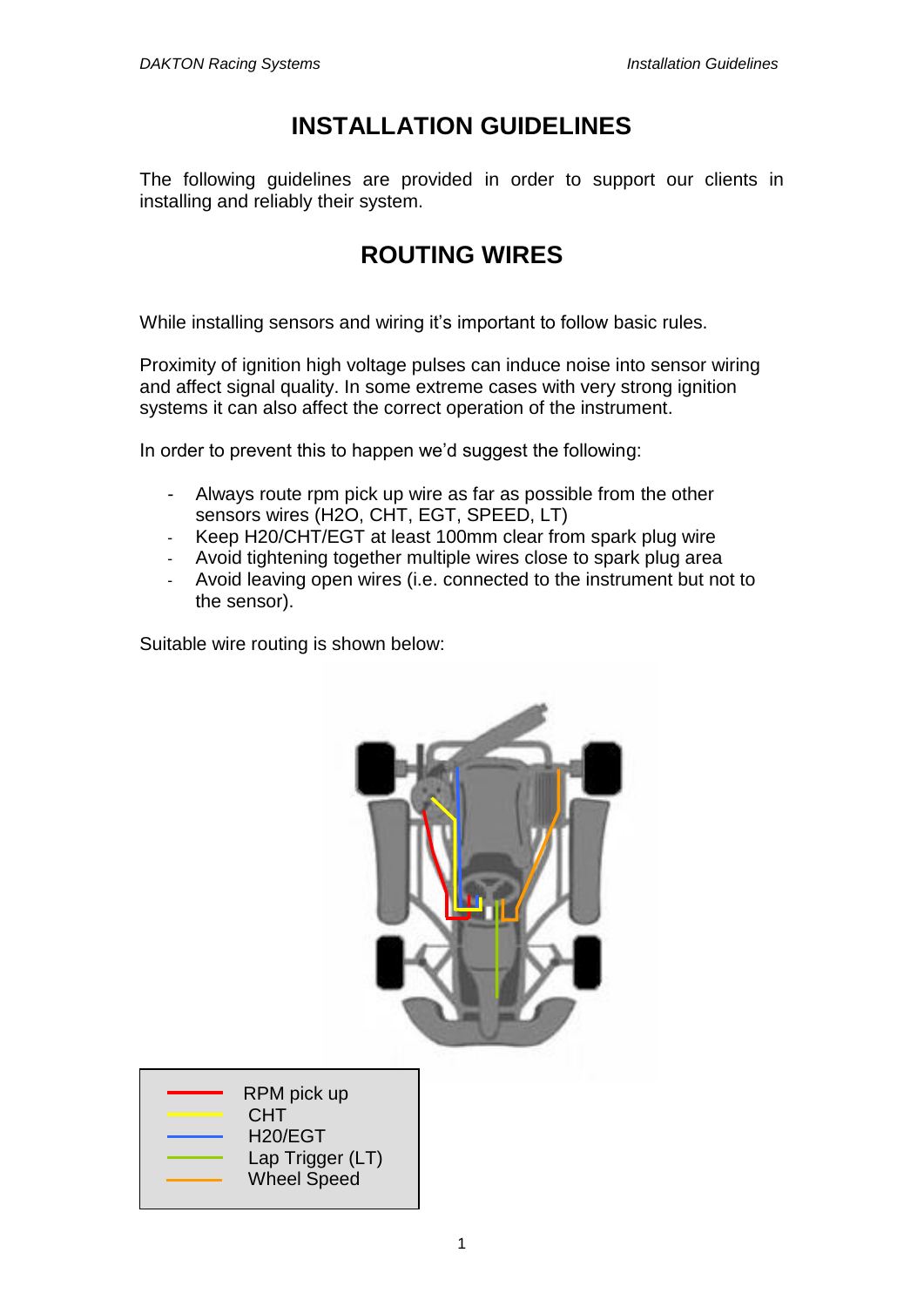#### **ENGINE SPEED PICK UP WIRE**

The proper installation of engine pick up wire is fundamental for the correct functioning of the system. We remind that a weak signal can bring to absence of logged data or to incomplete data. It's strongly recommended to follow these suggestions:



Use the wire supplied with your kit and fit it to the display as shown. The presence of the grey ferrite is important to eliminate electrical noise when your ignition is very noisy.

Couple engine speed pick up wire with spark plug cable. In most cases 50cm will be sufficient to guarantee a strong signal.

However if the signal will still be weak fell free to extend coupling up to 100mm.

Fit 2 tie wraps to secure the wire.

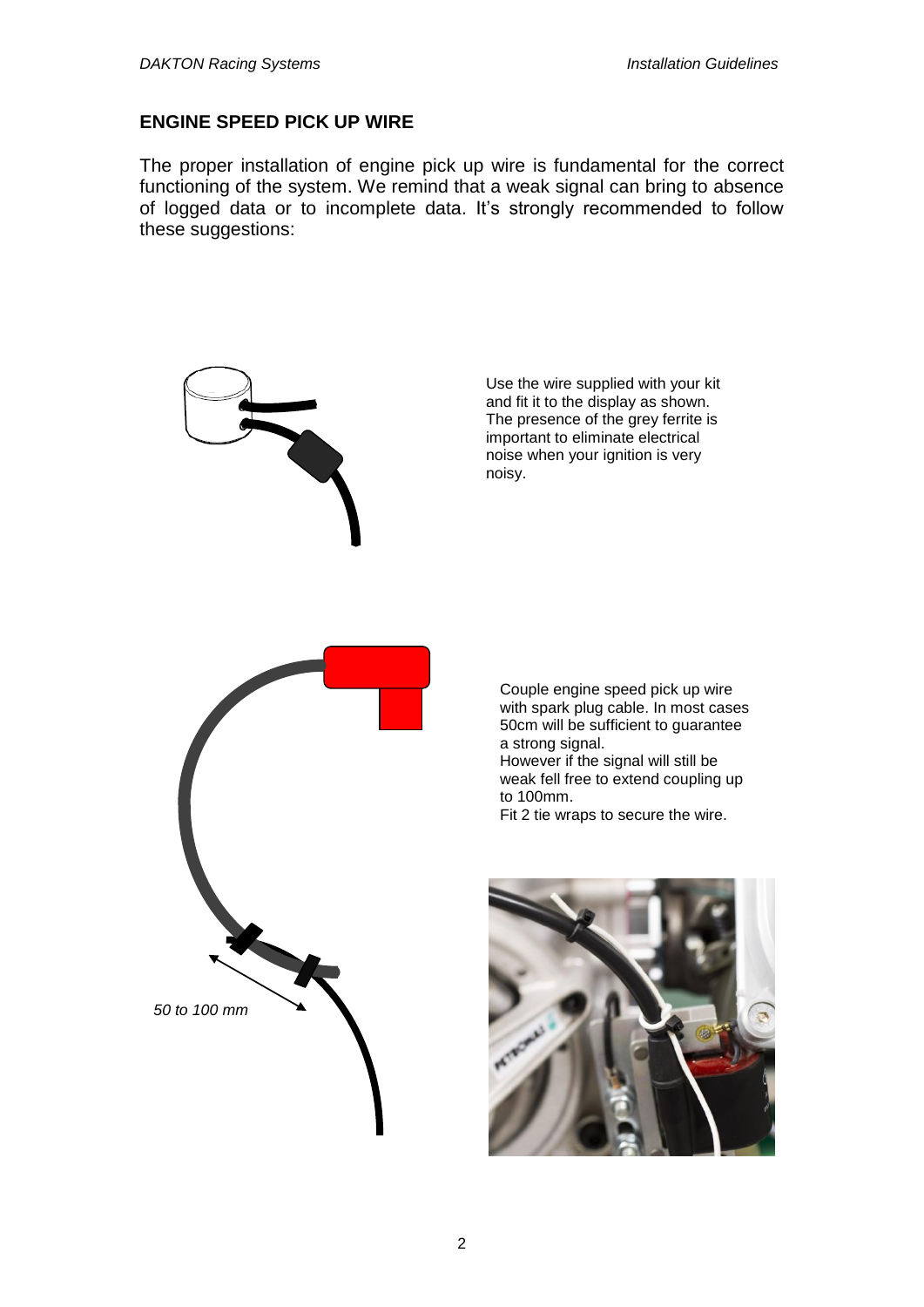## **SECURING SENSOR WIRING**

In order to minimize sensors wiring failures and damage it's important to make sure these are secured through tie wraps in specific positions. Below some suitable examples:

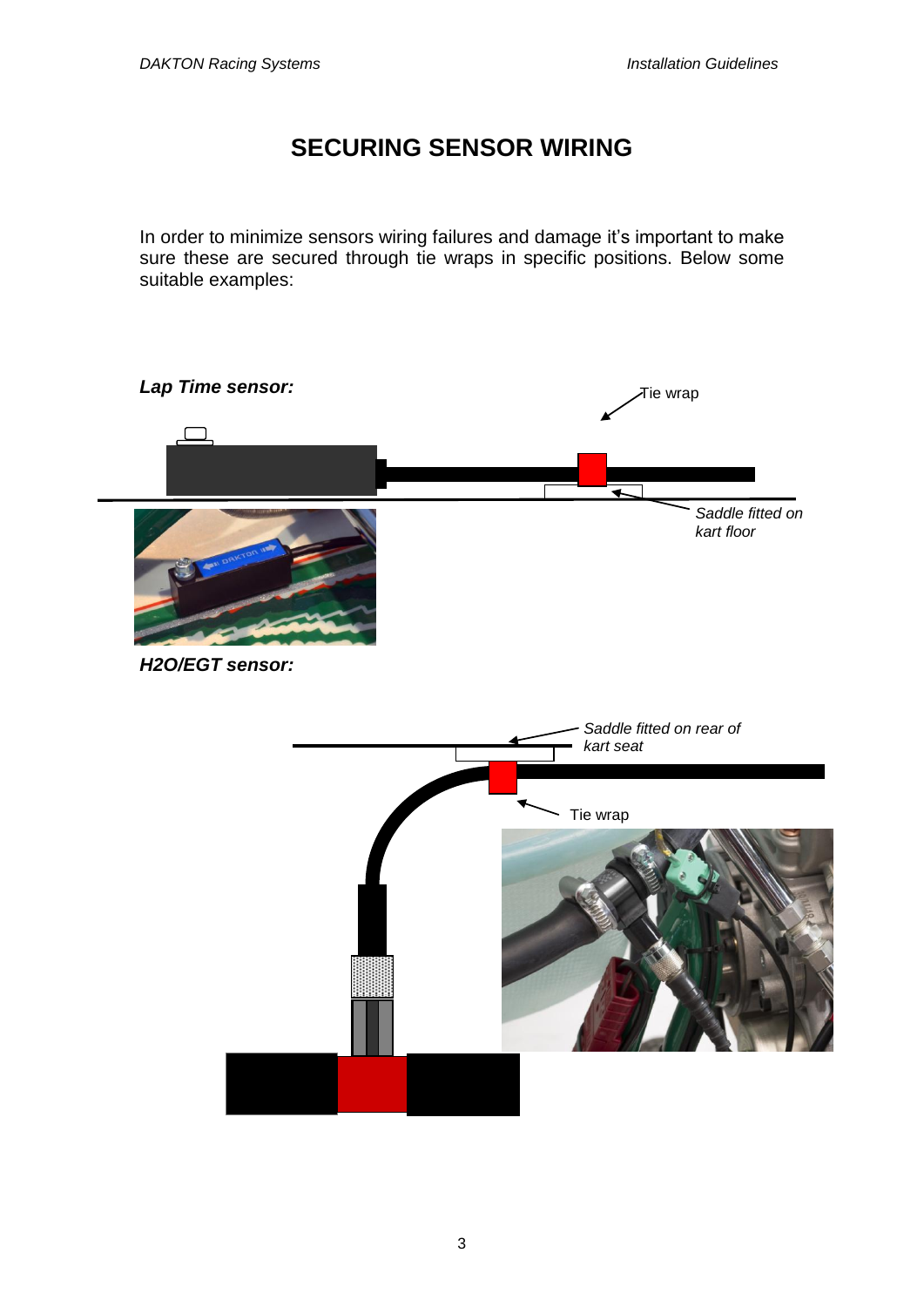### *CHT SENSOR:*

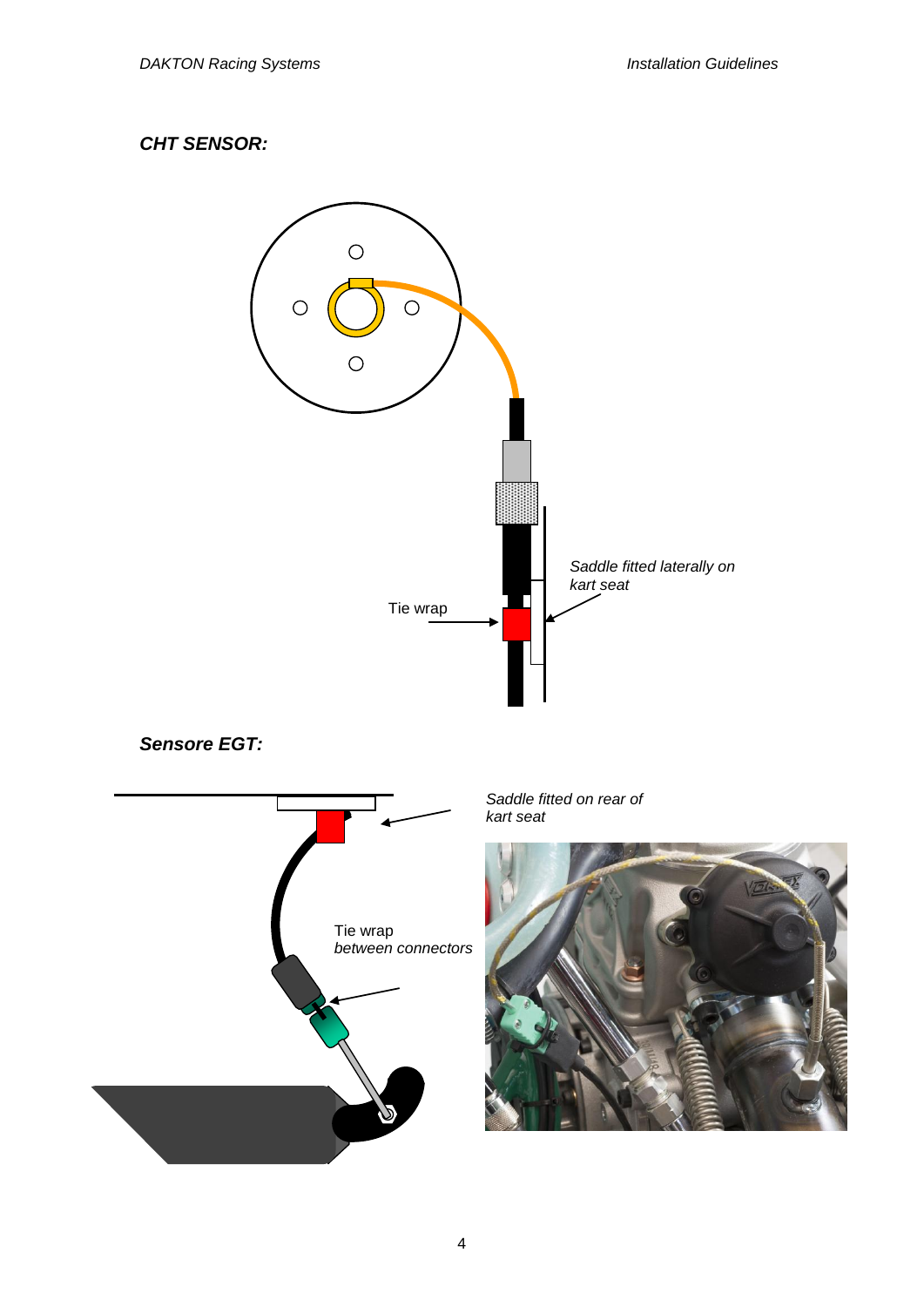### *SPEED SENSOR:*



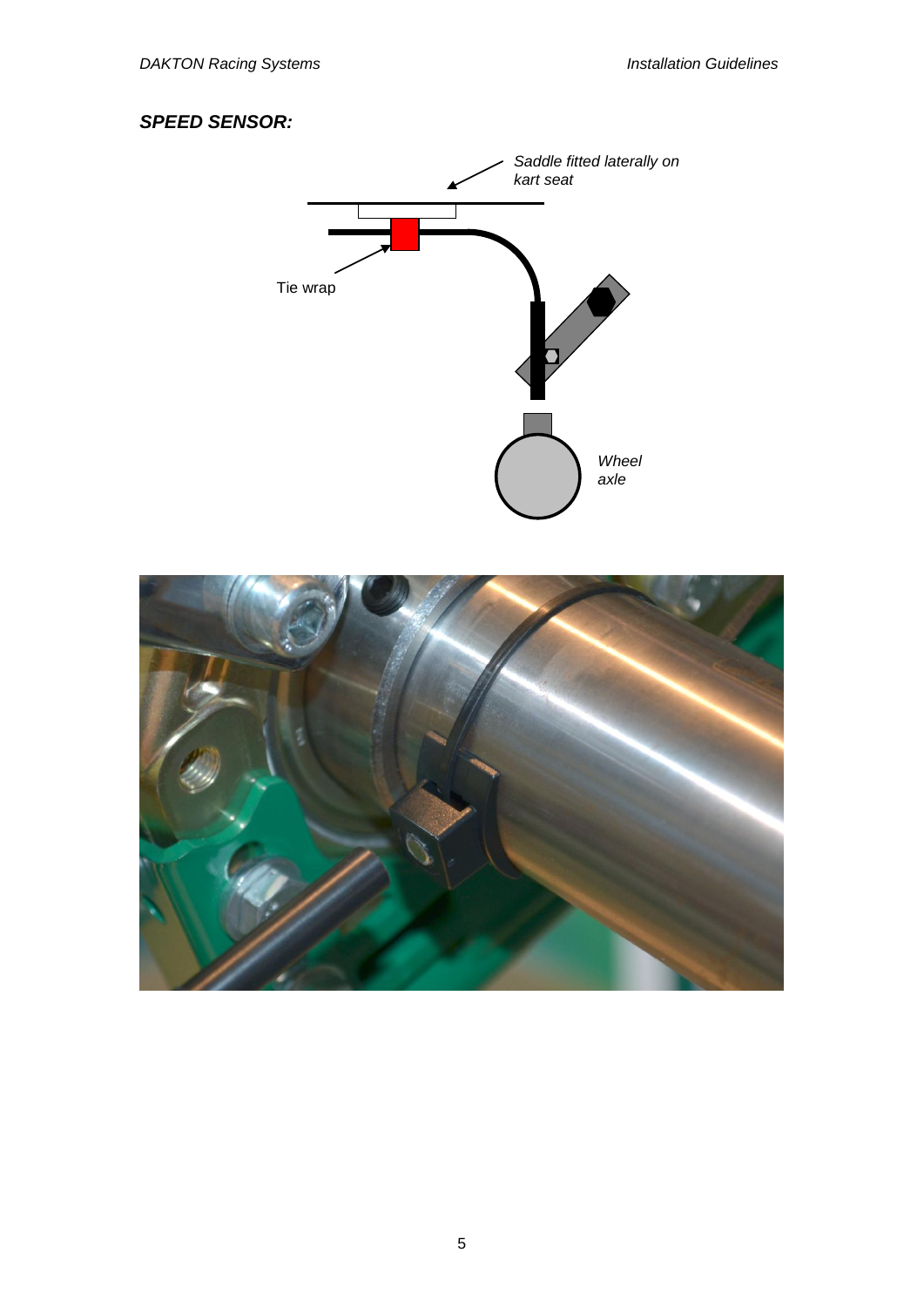# **TIGHTENING CONNECTORS**

It happens frequently to see sensor side connectors not enough tightened, this obviously causing to lose sensor signal.

All connectors that secure wires directly to sensor body (i.e. LT, H2O and partially CHT) need to be strongly tightened to avoid losing connection under vibration or movement.

On the other side, connectors fitted to the instrument don't need to be strongly tightened. In fact these could be damaged if tightened too strongly.

We recommend as a reference a max locking torque of 1.5Nm for sensor side connectors and 0.5 Nm for instrument side connectors.

# **POSITIONING SENSORS**

**MAGNETIC LAP TRIGGER (LT)**



- **A- Correct orientation** (parallel to direction of movement, clear from magnetized parts)
- **B- Incorrect orientation** (90 degrees from direction of movement)

*It's always good practice to test the sensor once installed by sliding a magnet underneath the floor.*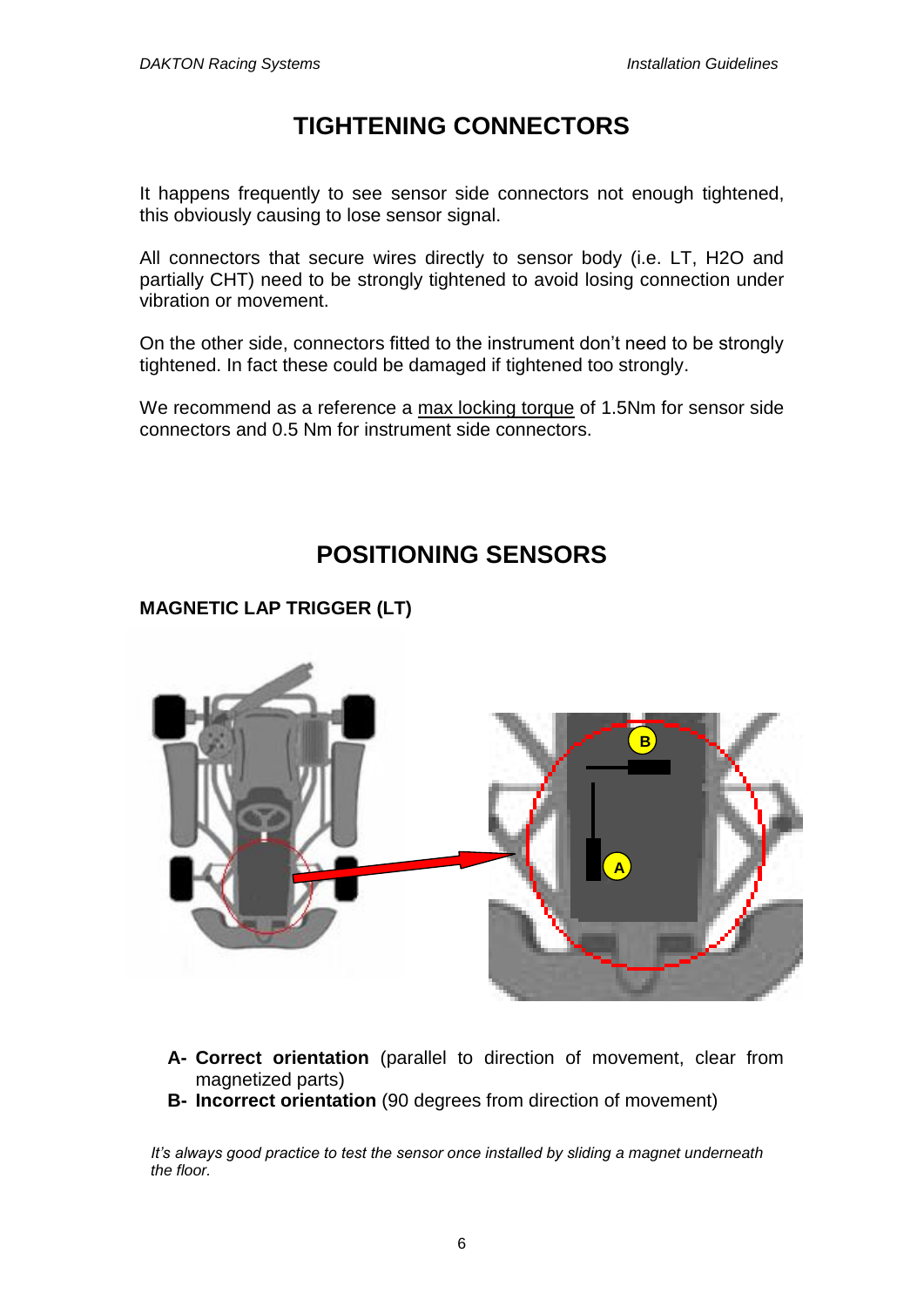

*It's always good practice to test the sensor once installed by manually rotating the wheel. The speed value will be displayed on the instrument.*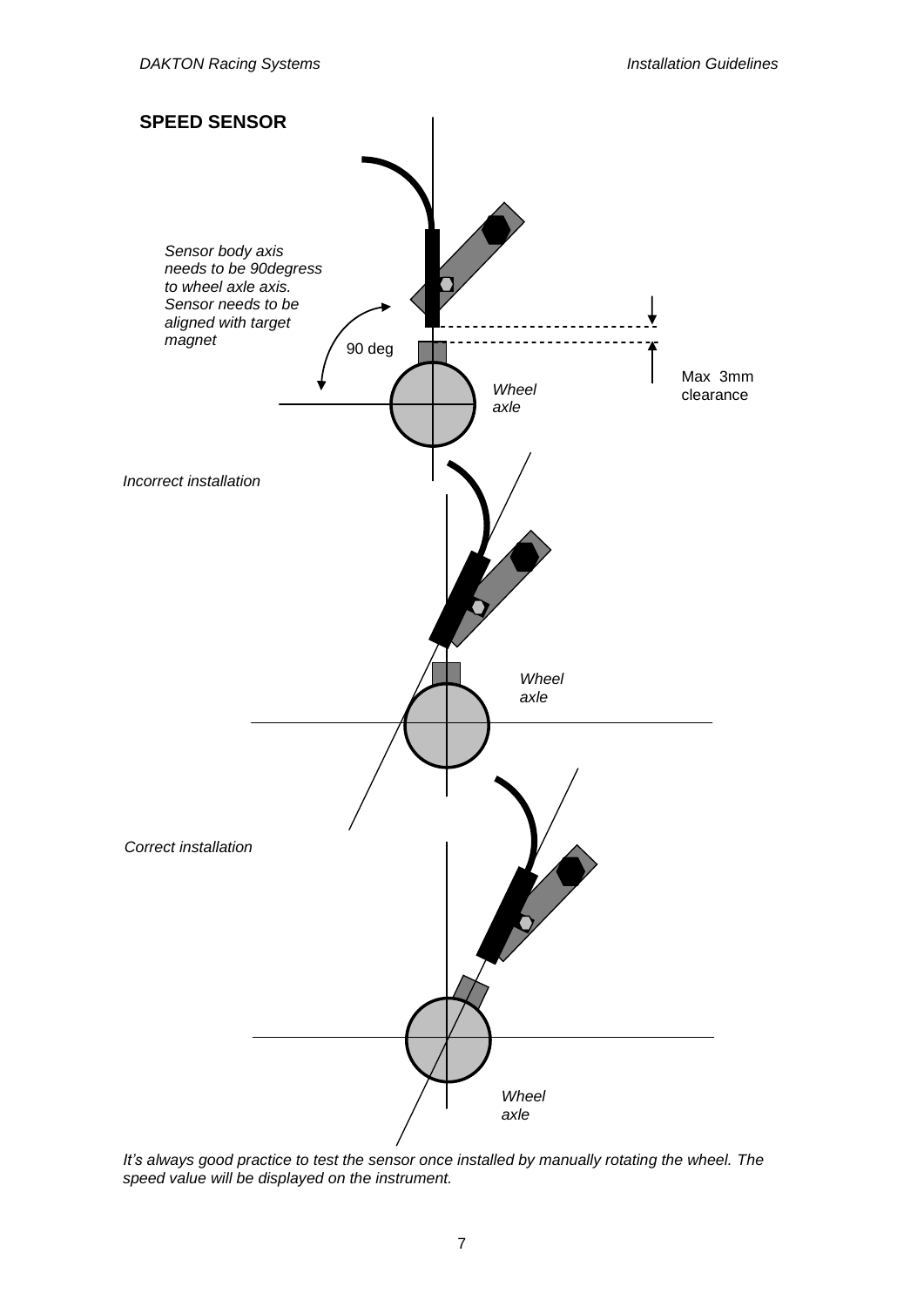#### **INFRARED BEACON**

#### **POSITIONING INFRARED TRANSMITTER ON CIRCUIT**

Height from ground and choice of its on track position could be critical for a correct use of infrared beacon.

Height must be set up through its tripod bringing in mind where its receiver has been fitted.

Specific on track position needs to be chosen to avoid the same transmitter could generate multiple trigger point along the circuit (see example below).